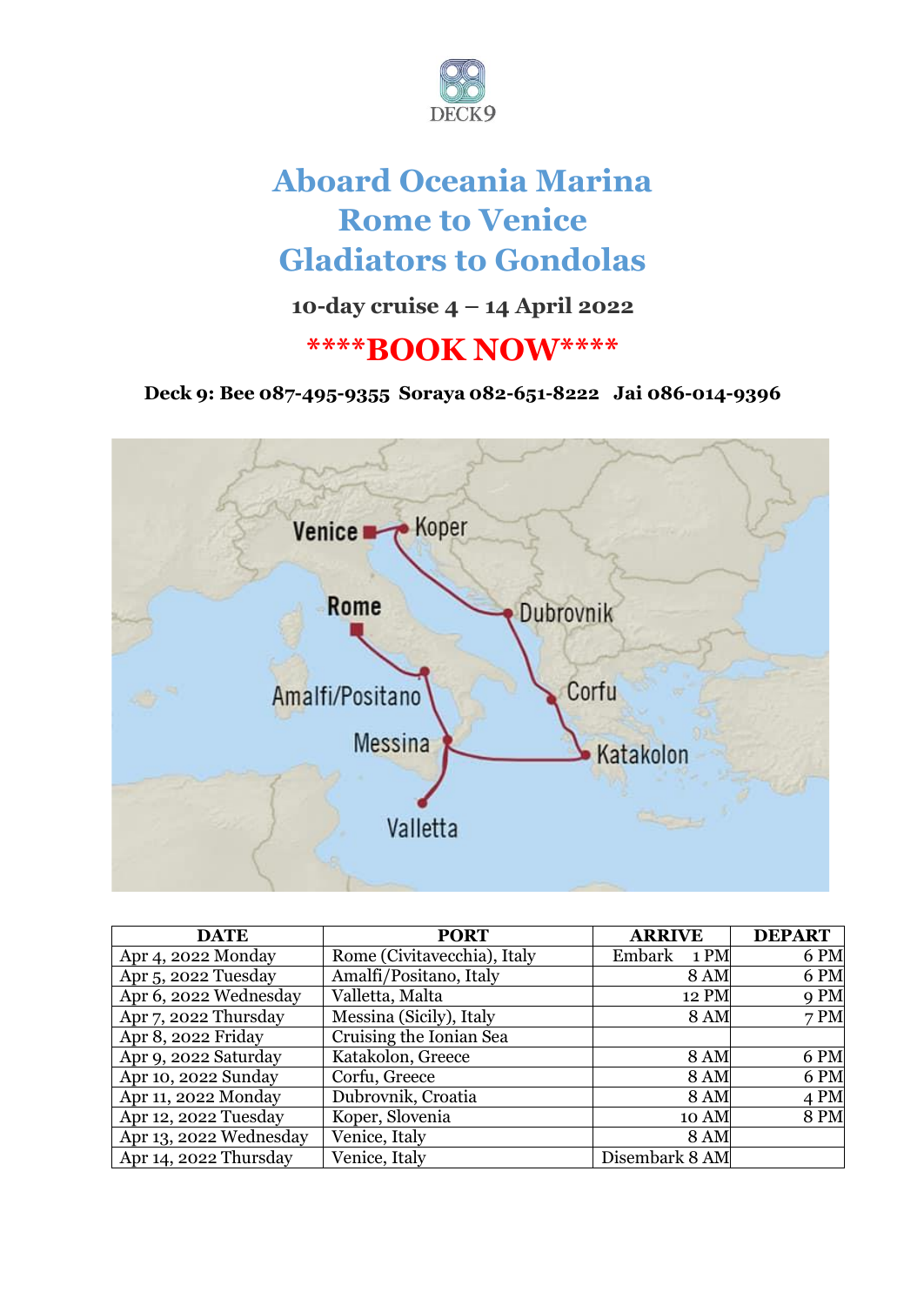

**ROME (CIVITAVECCHIA), ITALY** Day 1: Monday, April 4, 2022



Travel to Rome and revel in the magnificent monuments, from the ancient Roman Forum and Coliseum to the splendor of St. Peter's Basilica with Michelangelo's Pietà and his breathtaking frescoes in the Sistine Chapel. Or enjoy a drive through the lush farmlands of the Roman countryside to lovely medieval Castelgandolfo.

**AMALFI/POSITANO, ITALY** Day 2: Tuesday, April 5, 2022



Visit enchanting Amalfi to admire the 12th century Capuchin monastery and see the beautiful 11th century cathedral and cloister. Then discover chic Positano with its relaxed, sophisticated air and white Moorish-style houses clinging to steep slopes around a sparkling bay filled with colorful fishing boats. **VALLETTA, MALTA** Day 3: Wednesday, April 6, 2022



Discover the myriad of cultural layers of Malta, from its amazing prehistoric temples at Tarxien to beautiful walled medieval Mdina, nearby Rabat, and Marsaxlokk, a colorful fishing village. Admire the stunning scenery and wander through imposing churches and down the streets of fortified towns where the Knights of St. John once held sway.

**MESSINA (SICILY), ITALY** Day 4: Thursday, April 7, 2022



Visit beautiful Taormina and marvel at its famous Greek theater and the stunning view of Mount Etna. Explore lovely medieval Messina with its historic churches and the cathedral where it is rumored Richard the Lionheart worshipped in 1190. Or discover ancient Tyndaris, founded in 396 B.C., with its fine mosaics, Roman baths and impressive theater overlooking the sea.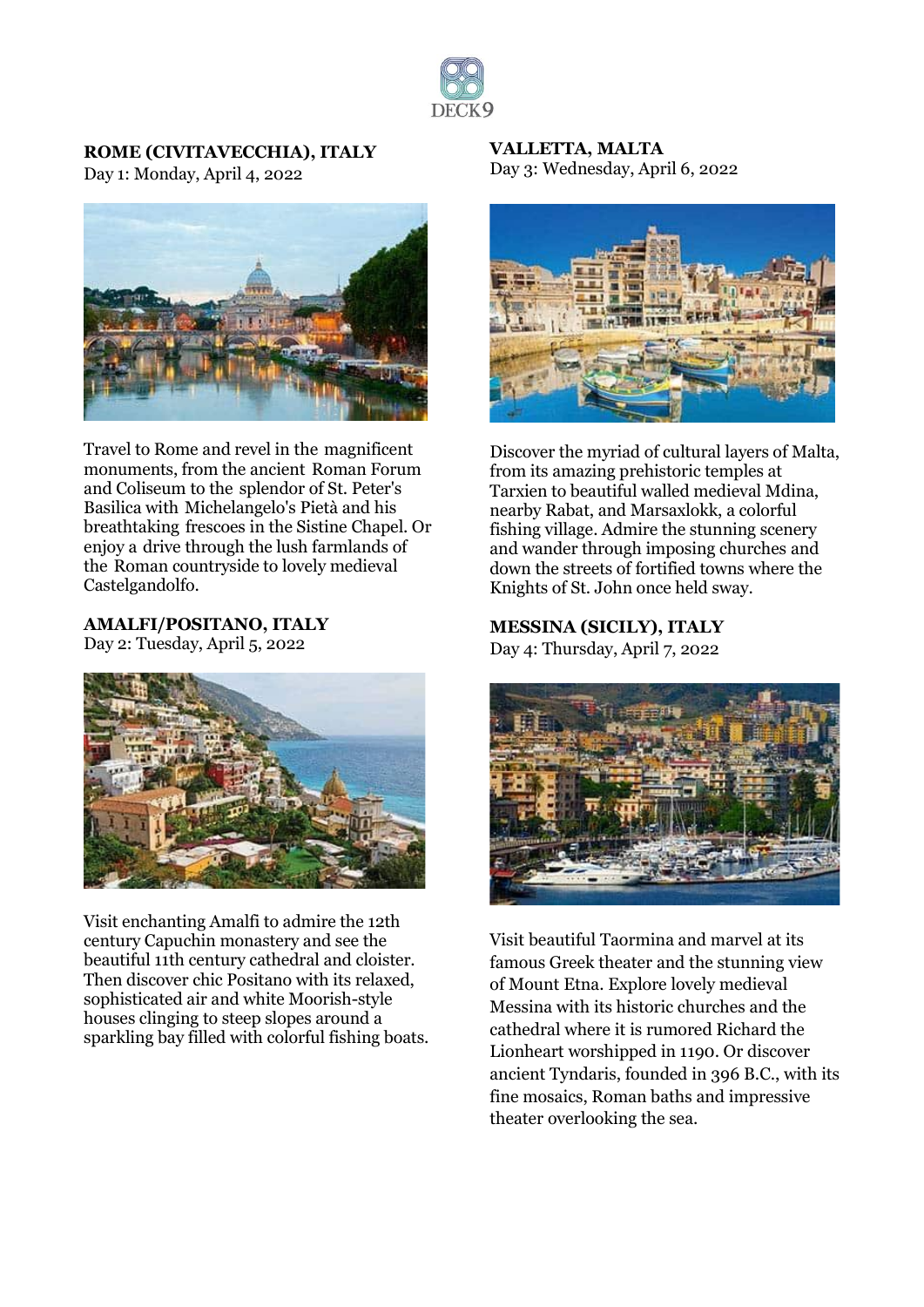

#### **AT SEA**

Day 5: Friday, April 8, 2022



**KATAKOLON, GREECE** Day 6: Saturday, April 9, 2022



Visit ancient Olympia where the Olympic Games began in 776 B.C. and stroll around this deserted sanctuary, admiring the temples, altars and treasuries, and stand on the ground where ancient athletes practiced before competing. Or enjoy a pleasant drive through the countryside past quaint villages to a local vineyard and sample the wines.

**CORFU, GREECE** Day 7: Sunday, April 10, 2022



Immerse yourself in this island of glorious scenery and beaches, serene monasteries, beautiful palaces, traditional mountain towns and Corfu's lovely old Venetian quarter. Or visit the ornate Achilleion Palace, built by Empress Sissi of Austria and filled with dramatic sculptures of the Greek hero Achilles.

**DUBROVNIK, CROATIA**

Day 8: Monday, April 11, 2022



Enjoy a walk through this famous walled medieval city and its exquisite Venetian monuments. Or explore the countryside with a visit to lovely Cavtat, an enchanting seaside resort that began life as a Greek and then Roman colony. Then visit a local family in a Konavle Valley village and enjoy their hospitality over a traditional welcome of brandy and figs with a serenade by local musicians.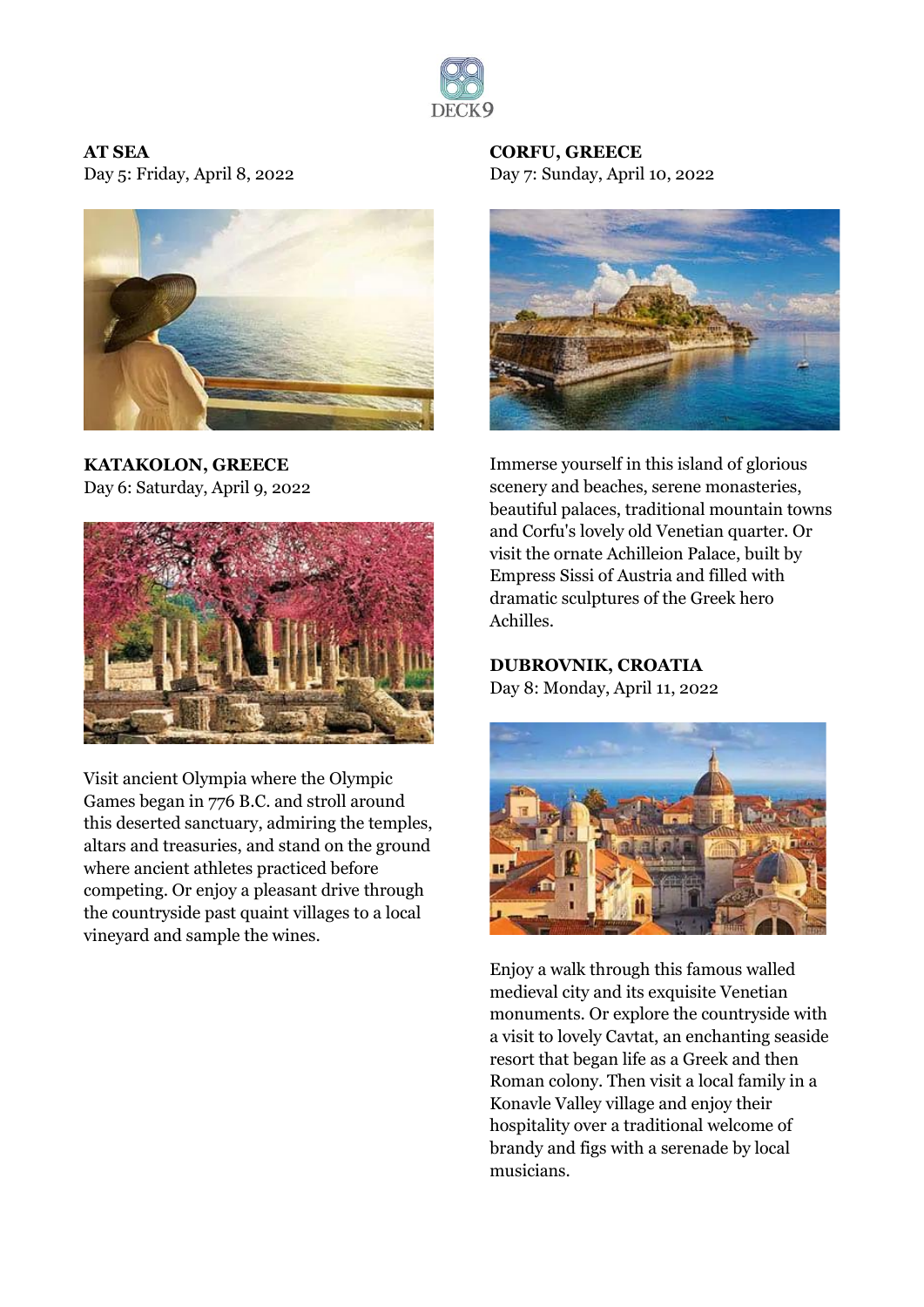

**KOPER, SLOVENIA** Day 9: Tuesday, April 12, 2022



Originally built on an island surrounded by swampland that was later drained, Koper was known as "Goat's Island" when it was under Venetian rule. Today the once fortified Old Town of Venetian-influenced Koper has retained much of its grand architecture from the 15th to 18th centuries. The Praetor's Palace, a blend of Gothic and Renaissance styles, proudly rises above the gray limestone main square. Nearby the Postojna Caves are the most popular underground attraction in Europe, and the Predjama Castle was carved out of a limestone cliff.

#### **VENICE, ITALY**

Day 10: Wednesday, April 13, 2022 Day 11: Thursday, April 14, 2022



Savor the majestic beauty of this amazing city as you glide along its canals and under its bridges, opulent palazzi and elegant churches lining the route. Discover Venice's secret quarters down narrow alleys opening into spacious campos. Admire the Doge's Palace and St. Mark's Basilica. Or enjoy the scenic countryside with its stunning Palladian villas.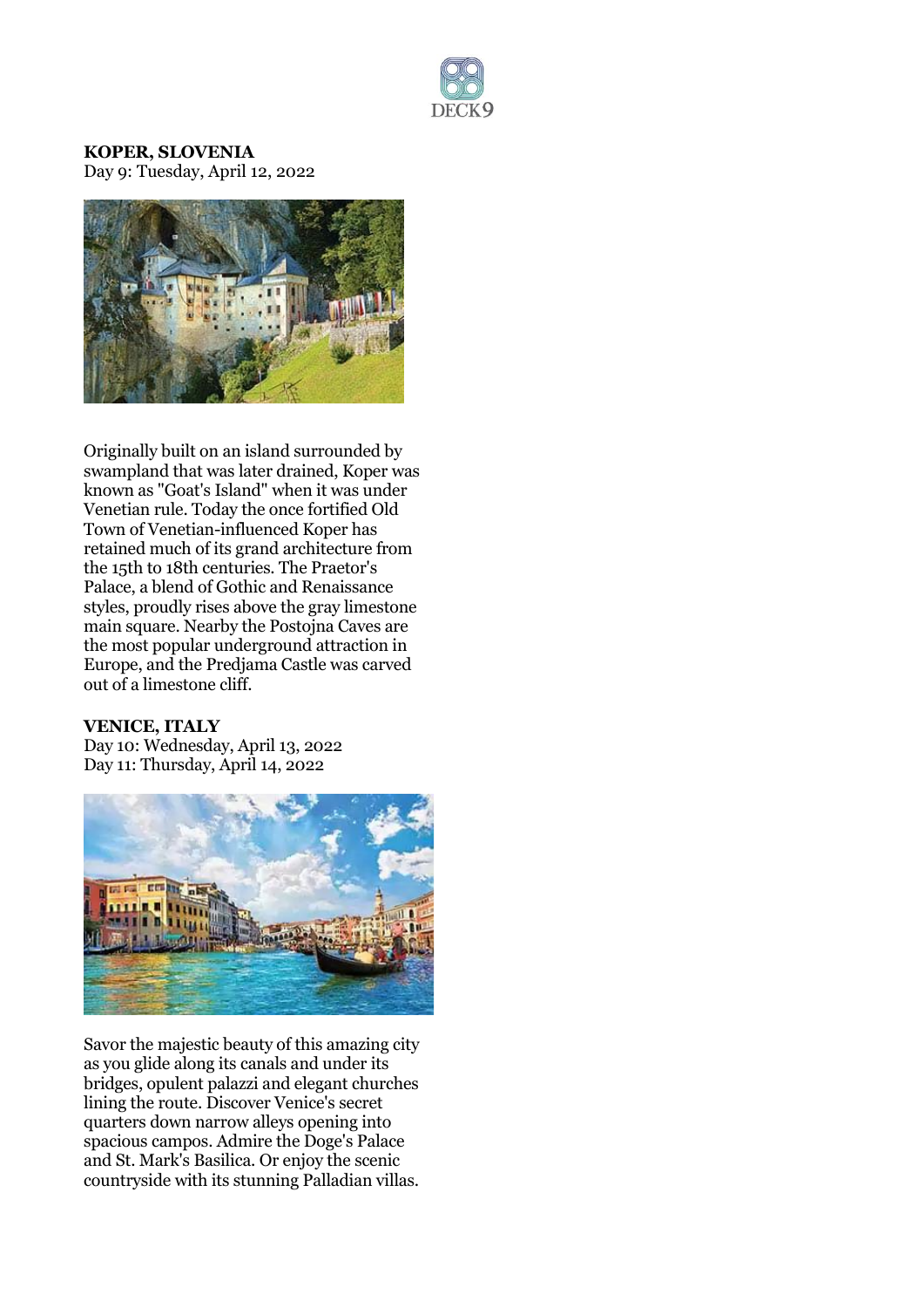

#### **OCEANIA MARINA**

| Tonnage: 66,084 | Refurbishment Date: 2020 | Decks: $16$ Guest capacity: 1,250 |
|-----------------|--------------------------|-----------------------------------|
|                 |                          |                                   |









### **Rooms & Fares (as of 30 March 2021)**

| <b>CATEGORY</b> | <b>DESCRIPTION</b>             | <b>BROCHURE</b><br><b>FARE</b> | <b>PROMOTIONAL</b><br><b>FARE</b> |                | <b>AVAILABILITY</b> |
|-----------------|--------------------------------|--------------------------------|-----------------------------------|----------------|---------------------|
|                 |                                |                                | <b>GUEST1</b>                     | <b>GUEST 2</b> |                     |
| <b>OS</b>       | Owner's Suite 185 sqm          | <del>\$15,099</del>            | \$12,599                          | \$12,599       | <b>WAIT LIST</b>    |
| <b>VS</b>       | Vista Suite 111 -140 sqm       | <del>\$11,349</del>            | \$8,849                           | \$8,849        | <b>WAIT LIST</b>    |
| OC              | Oceania Suite 92 sqm           | \$10,449                       | \$7,949                           | \$7,949        | <b>WAIT LIST</b>    |
| PH <sub>1</sub> | Penthouse Suite 39 sqm         | $*7,549$                       | \$5,049                           | \$5,049        | <b>WAIT LIST</b>    |
| PH <sub>2</sub> | Penthouse Suite 39 sqm         | <del>\$7,399</del>             | \$4,899                           | \$4,899        | <b>WAIT LIST</b>    |
| PH <sub>3</sub> | Penthouse Suite 39 sqm         | <del>\$7,199</del>             | \$4,699                           | \$4,699        | <b>WAIT LIST</b>    |
| A1              | Concierge Level Veranda 26 sqm | \$6,249                        | \$3,749                           | \$3,749        | <b>WAIT LIST</b>    |
| A <sub>2</sub>  | Concierge Level Veranda 26 sqm | <del>\$6,199</del>             | \$3,699                           | \$3,699        | <b>WAIT LIST</b>    |
| A <sub>3</sub>  | Concierge Level Veranda 26 sqm | \$6,149                        | \$3,649                           | \$3,649        | <b>WAIT LIST</b>    |
| A <sub>4</sub>  | Concierge Level Veranda 26 sqm | \$6,099                        | \$3,599                           | \$3,599        | <b>WAIT LIST</b>    |
| B <sub>1</sub>  | Veranda Stateroom 26 sqm       | \$5,899                        | \$3,399                           | \$3,399        | <b>AVAILABLE</b>    |
| B <sub>2</sub>  | Veranda Stateroom 26 sqm       | \$5,849                        | \$3,349                           | \$3,349        | <b>AVAILABLE</b>    |
| B <sub>3</sub>  | Veranda Stateroom 26 sqm       | \$5,799                        | \$3,299                           | \$3,299        | AVAILABLE           |
| <b>B4</b>       | Veranda Stateroom 26 sqm       | \$5,749                        | \$3,249                           | \$3,249        | <b>WAIT LIST</b>    |

*Price and availability are subjected to change without notice.*